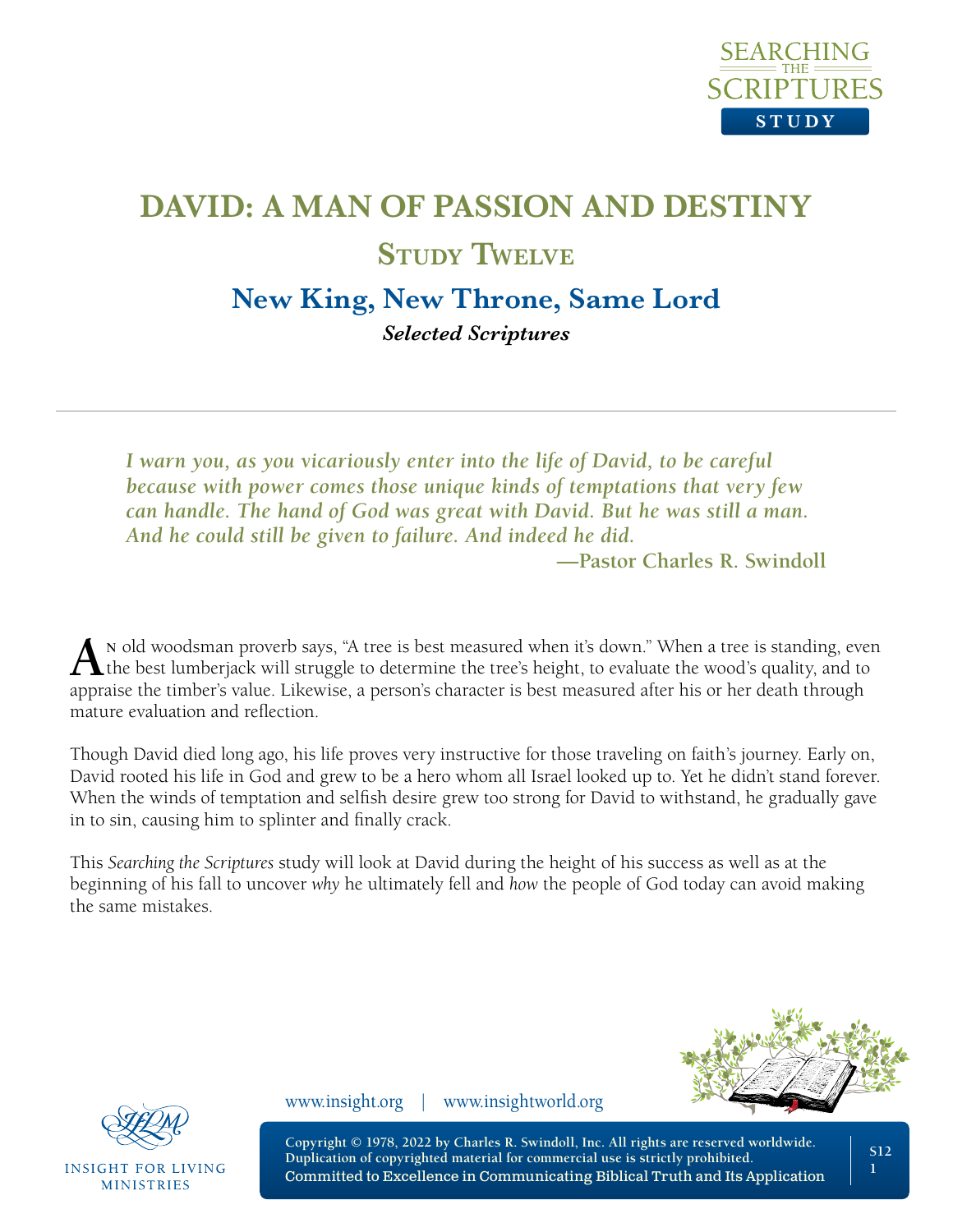

# **New King, New Throne, Same Lord**

*Selected Scriptures* 



#### **PREPARE YOUR HEART**

To prepare your heart to plunge into the depths of God's Word, pray the words of *[Psalm 63:1–4](https://www.biblegateway.com/passage/?search=Psalm+63&version=NLT;NASB1995)*.

*O God, you are my God; I earnestly search for you. My soul thirsts for you; my whole body longs for you in this parched and weary land where there is no water. I have seen you in your sanctuary and gazed upon your power and glory. Your unfailing love is better than life itself; how I praise you! I will praise you as long as I live, lifting up my hands to you in prayer.* 



#### **TURN TO THE SCRIPTURES**

The drama of David's life unfolded in two acts. The first act, preserved in the book of 1 Samuel, tells of David's rise from a modest shepherd to a national hero, then from a wanted fugitive to Israel's new king.

At the beginning of 2 Samuel, David's life had reached its pinnacle. Yet not much time passed before David became entangled in his own sinful desires. His success turned to failure as he slid down a spiritual decline, which persisted until he died.

Before you turn to the first chapters of 2 Samuel, review Pastor Chuck Swindoll's chart on the entire book below.



**INSIGHT FOR LIVING MINISTRIES** 

www.insight.org | www.insightworld.org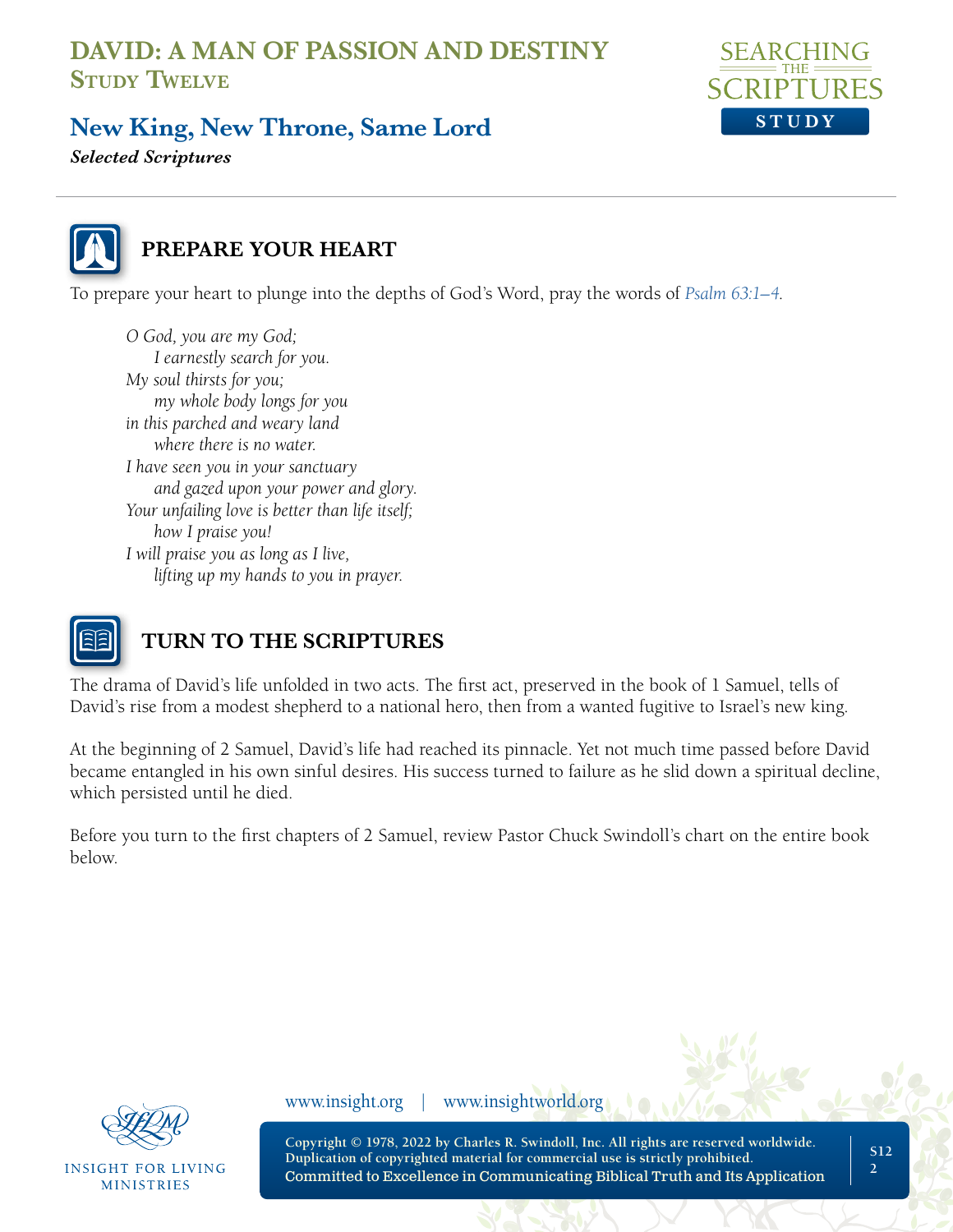

#### **New King, New Throne, Same Lord**

*Selected Scriptures* 

|                       | <b>SECOND SAMUEL</b>                                                                                                                                                                                                                               |                                                                                                                                                                                                      |                                                                      |                                                                                                                                                                                  |                                                                  |                                                                                                  |  |
|-----------------------|----------------------------------------------------------------------------------------------------------------------------------------------------------------------------------------------------------------------------------------------------|------------------------------------------------------------------------------------------------------------------------------------------------------------------------------------------------------|----------------------------------------------------------------------|----------------------------------------------------------------------------------------------------------------------------------------------------------------------------------|------------------------------------------------------------------|--------------------------------------------------------------------------------------------------|--|
|                       | <b>David's Triumphs</b>                                                                                                                                                                                                                            |                                                                                                                                                                                                      | <b>David's Troubles</b>                                              |                                                                                                                                                                                  |                                                                  | <b>Appendix</b>                                                                                  |  |
|                       | Reigning in Hebron<br>over Judea<br>David's<br>lament (1)<br>David's<br>crowning (2)<br>David's<br>increase $(3-4)$                                                                                                                                | Reigning in<br>Jerusalem<br>over all Israel<br>A new<br>capital (5)<br>A new worship<br>center (6)<br>A new<br>dynasty (7)<br>A new<br>boundary (8)<br>A new son (9)<br>Another new<br>boundary (10) | With<br>himself<br>David's sin (11)<br>Nathan's<br>denunciation (12) | With his<br>family<br>Amnon's<br>immorality (13)<br>Absalom's crime<br>and flight (14)<br>Absalom's<br>revolt (15)<br>Absalom's<br>counselors (16-17)<br>Absalom's<br>death (18) | With his<br>nation<br>David's return (19)<br>Sheba's revolt (20) | Miscellaneous<br>narratives<br>A famine (21)<br>A song (22)<br>A prophecy (23)<br>A failure (24) |  |
|                       | <b>CHAPTERS</b><br>$1 - 4$                                                                                                                                                                                                                         | <b>CHAPTERS</b><br>$5 - 10$                                                                                                                                                                          | <b>CHAPTERS</b><br>$11 - 12$                                         | <b>CHAPTERS</b><br>$13 - 18$                                                                                                                                                     | <b>CHAPTERS</b><br>$19 - 20$                                     | <b>CHAPTERS</b><br>$21 - 24$                                                                     |  |
| <b>Theme</b>          | Blessings or consequences follow every action.                                                                                                                                                                                                     |                                                                                                                                                                                                      |                                                                      |                                                                                                                                                                                  |                                                                  |                                                                                                  |  |
| <b>Key Verses</b>     | $7:12 - 13$                                                                                                                                                                                                                                        |                                                                                                                                                                                                      |                                                                      |                                                                                                                                                                                  |                                                                  |                                                                                                  |  |
| Christ in<br>2 Samuel | Foreshadowed in David's reign, which, though imperfect, is characterized by justice, wisdom, and integrity;<br>the Messiah, the Son of David, is promised as an offspring of the Davidic line<br>and One who will sit upon David's throne forever. |                                                                                                                                                                                                      |                                                                      |                                                                                                                                                                                  |                                                                  |                                                                                                  |  |

Copyright © 1979, 1996, 2009 by Charles R. Swindoll, Inc. All rights reserved worldwide.

#### **Observation: The Beginning of David's Decline**  $\vert \mathcal{Q} \vert$

If you have time, carefully read all of *[2 Samuel 1–5](https://www.biblegateway.com/passage/?search=2%20Samuel%201%E2%80%935&version=NLT;NASB1995)*, and keep track of one or two key observations from each chapter.<sup>1</sup> Overwise, you can use the questions below like stepping stones to hop your way through these chapters.

What news did David receive in *[1:4–6](https://www.biblegateway.com/passage/?search=2+Samuel+1%3A4%E2%80%936&version=NLT;NASB1995)*?



**INSIGHT FOR LIVING MINISTRIES** 

www.insight.org | www.insightworld.org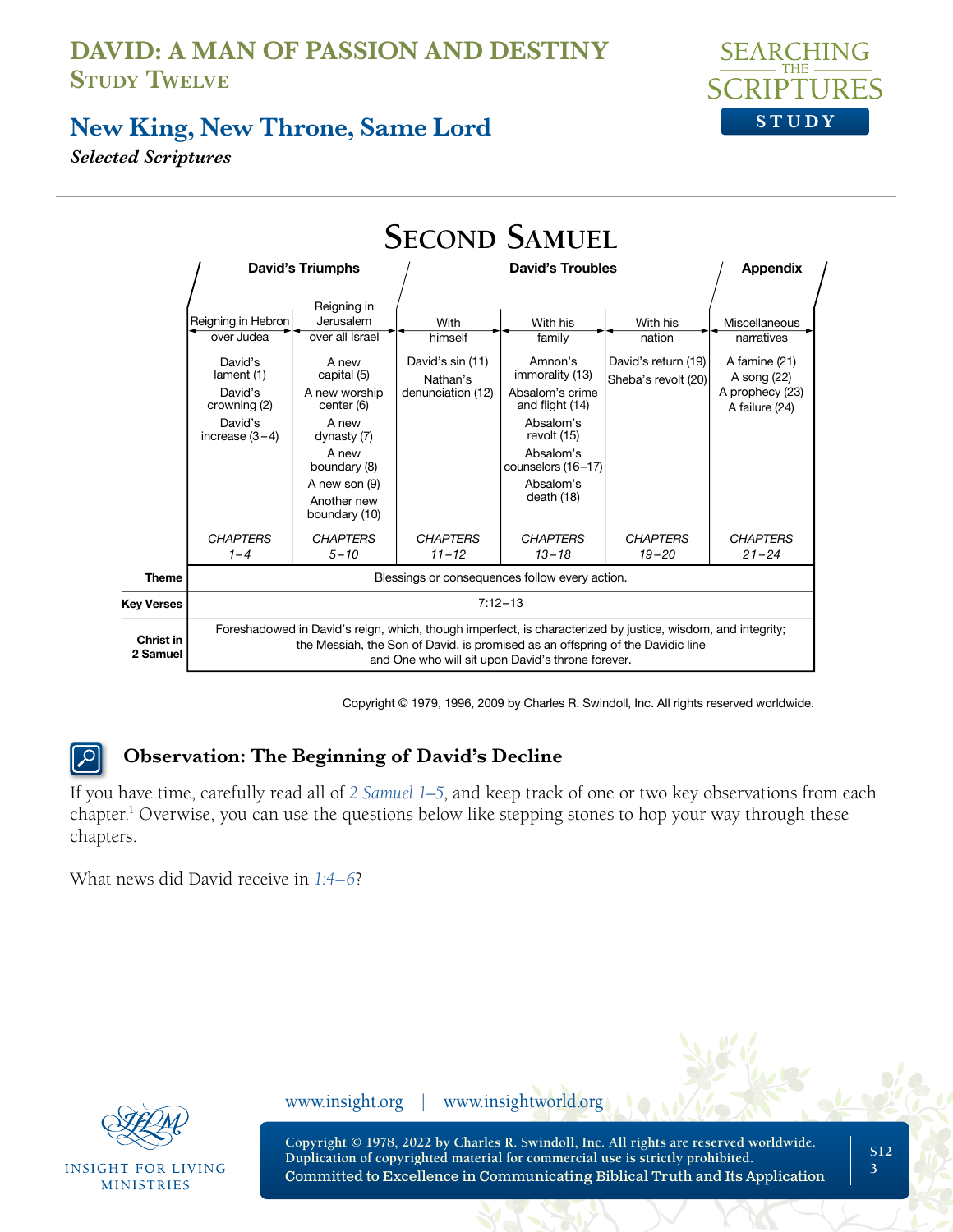

#### **New King, New Throne, Same Lord**

*Selected Scriptures* 

With Saul and his sons dead, the people of Israel were uncertain about who would be the successor to the king. This created some controversy regarding who had the right to the throne. Many, especially those living in the northern regions of Israel, wanted Saul's son Ishbosheth to be king. Others, living in the southern regions of Judah, followed David instead (*[2 Samuel 2:8–11; 3:1](https://www.biblegateway.com/passage/?search=2+Samuel+2%3A8%E2%80%9311%3B+3%3A1&version=NLT;NASB1995)*).

According to *[2:1](https://www.biblegateway.com/passage/?search=2+Samuel+2%3A1&version=NLT;NASB1995)*, where did David go after hearing news about Saul? Did he settle down in the south or move up to the north where Saul had previously lived? Using your Bible *[atlas](https://insightforliving.swncdn.com/docs/ifl-usa/content/ascendio/maps/NLT_maps_from_Tyndale6.pdf)*, look at the geography of Israel in the early years of the kingdom to map out these key locations.

While the conflict between David and Ishbosheth escalated, David's house grew along with his influence. What were the names of the children born to David's respective wives? Read *[3:2–5](https://www.biblegateway.com/passage/?search=2+Samuel+3%3A2%E2%80%935&version=NLT;NASB1995)*, and fill in the spaces below.



**INSIGHT FOR LIVING MINISTRIES** 

www.insight.org | www.insightworld.org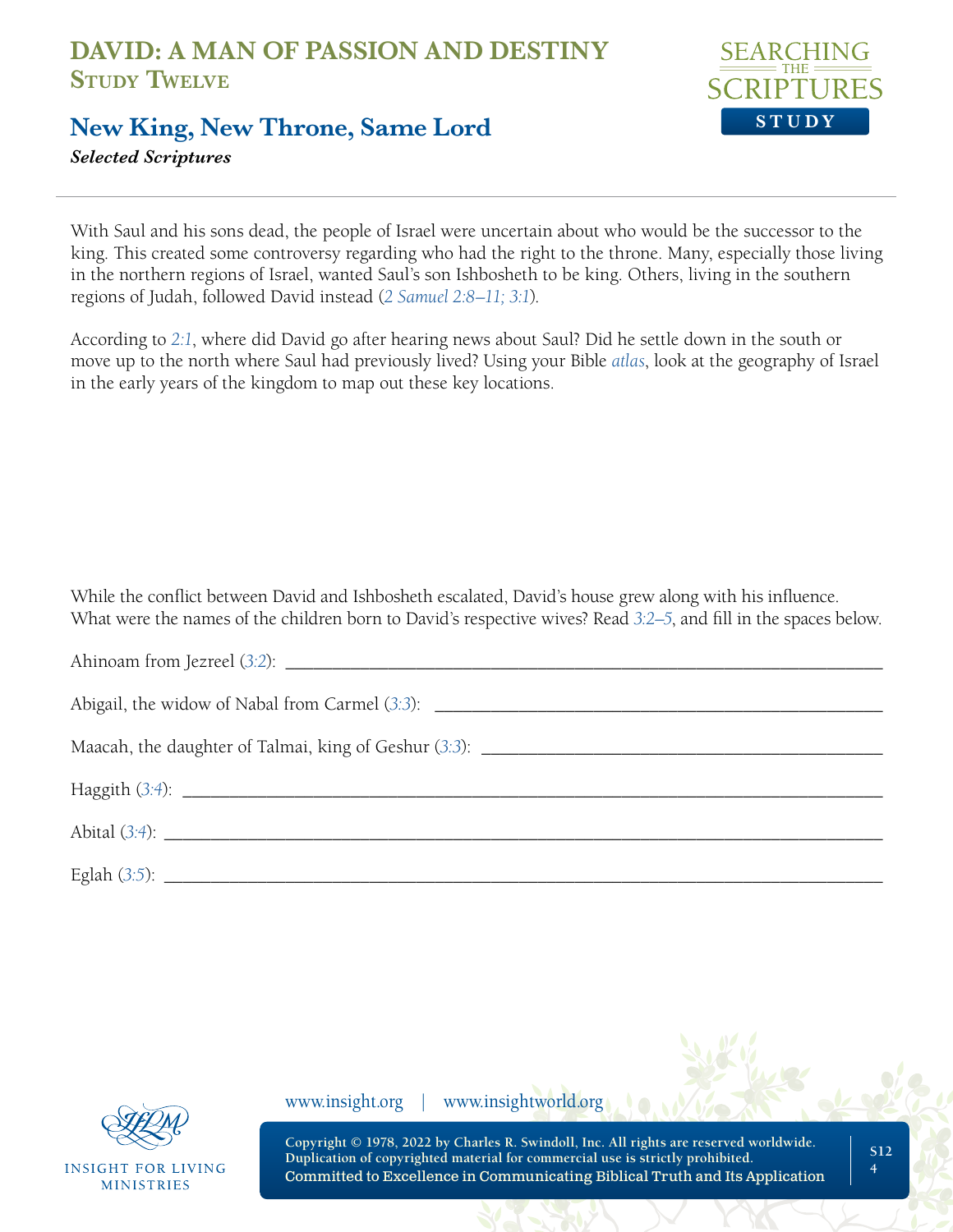

#### **New King, New Throne, Same Lord**

*Selected Scriptures* 

After seven-and-a-half years of conflict, two of Ishbosheth's *own men* murdered him while he was taking an afternoon nap (*[2 Samuel 4:5–7](https://www.biblegateway.com/passage/?search=2+Samuel+4%3A5%E2%80%937&version=NLT;NASB1995)*). David was horrified by the dishonorable actions of these two men, but he recognized that they had cleared a direct path to the throne (*[4:8–12](https://www.biblegateway.com/passage/?search=2+Samuel+4%3A8%E2%80%9312&version=NLT;NASB1995)*).

According to *[5:4–5](https://www.biblegateway.com/passage/?search=2+Samuel+5%3A4%E2%80%935&version=NLT;NASB1995)*, where did David live out the remainder of his reign after the death of Ishbosheth?

*David expanded the boundaries of Israel from 6,000 to 60,000 square miles. He set up extensive trade routes that reached the known world. He unified the nation under Jehovah God. He put down the idol altars. He created a national interest in spiritual things. He was a remarkable man.* **—Pastor Chuck Swindoll**

#### **Interpretation: David Rises and Falls**

The book of 2 Samuel urges its readers to wrestle with an important question: How did David fall from being such a great hero of faith? This question will guide our interpretation of the first chapters of 2 Samuel.

Why was it significant that David moved his royal residence from Hebron to Jerusalem in *[2 Samuel 5:6–15](https://www.biblegateway.com/passage/?search=2+Samuel+5%3A6%E2%80%9315&version=NLT;NASB1995)*? (Hint: *[1 Samuel 27:10](https://www.biblegateway.com/passage/?search=1%20Samuel%2027%3A10%20&version=NLT;NASB1995)* says that David spent much of his time running from Saul in the *Negev*, the southern portion of Israel.)



**INSIGHT FOR LIVING MINISTRIES** 

www.insight.org | www.insightworld.org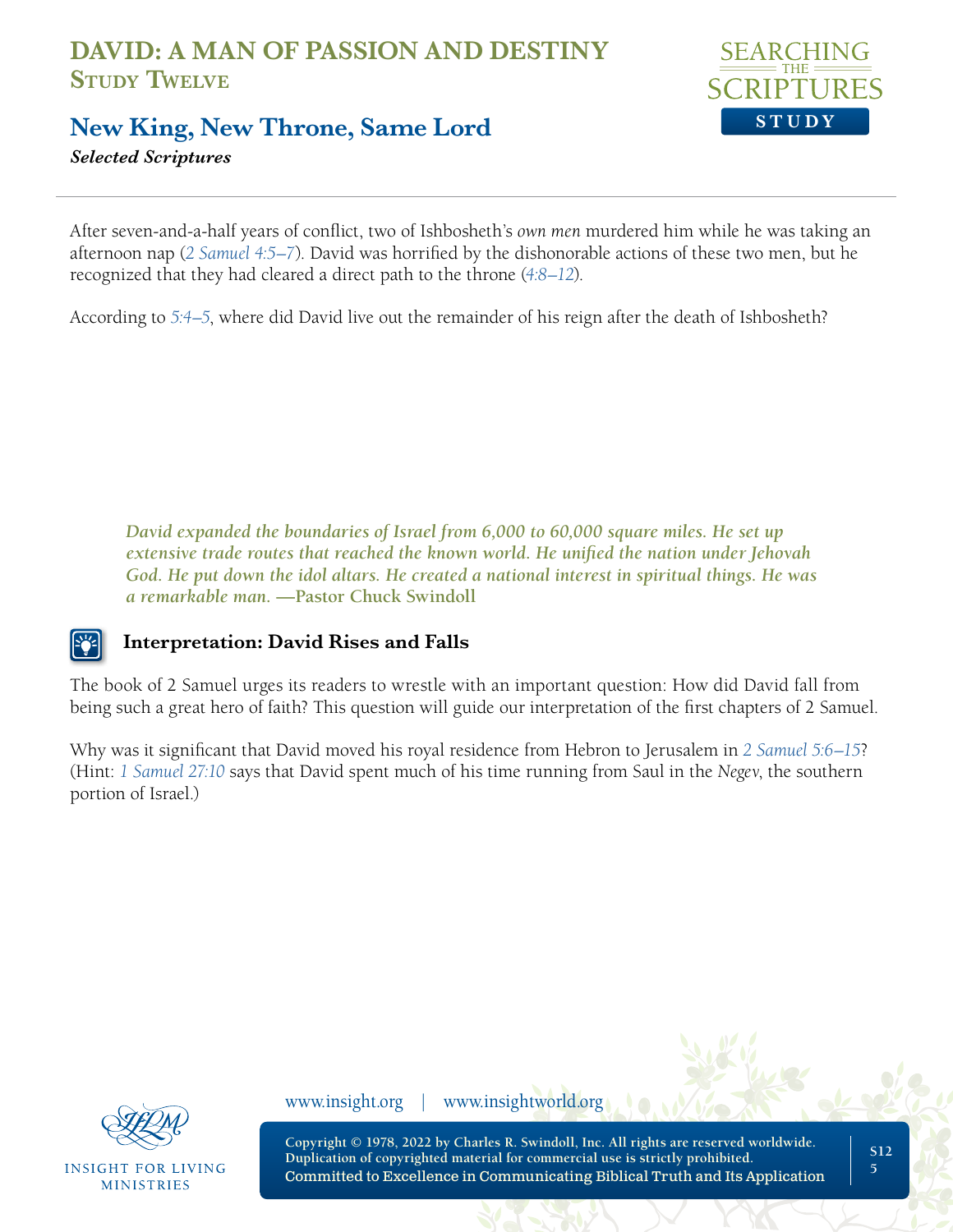

#### **New King, New Throne, Same Lord**

*Selected Scriptures* 

David didn't lose his heart for God overnight. Rather, with each unfaithful decision—small as they may have seemed to David—he gradually acted more like selfish-Saul than the faithful shepherd-boy Samuel had anointed years earlier.

*We're often better at handling affliction than we are at handling promotions.*  **—Pastor Chuck Swindoll**

The narrative explains the beginning of this decline in *[2 Samuel 3:2–6](https://www.biblegateway.com/passage/?search=2+Samuel+3%3A2%E2%80%936+&version=NLT;NASB1995)* and *[5:14–15](https://www.biblegateway.com/passage/?search=2+Samuel+5%3A14%E2%80%9315&version=NLT;NASB1995)* by focusing on David's many marriages. Why was it problematic that David accumulated multiple wives? For help answering this question, see *[Deuteronomy 17:14–20](https://www.biblegateway.com/passage/?search=Deuteronomy+17%3A14%E2%80%9320+&version=NLT;NASB1995)*, the God-given job description for Israel's king.

David's sin looked like a cascade of falling dominoes—one bad decision leading to many others. Later, his insatiable lust for Bathsheba drove him to do horrible things (*[2 Samuel 11:1–27](https://www.biblegateway.com/passage/?search=2+Samuel+11%3A1%E2%80%9327&version=NLT;NASB1995)*). And his children followed his sinful example too. One son, Absalom, staged a coup against his father (*[15:1–12](https://www.biblegateway.com/passage/?search=2+Samuel+15%3A1%E2%80%9312&version=NLT;NASB1995)*), and another son, Amnon, raped his own sister (*[13:1–19](https://www.biblegateway.com/passage/?search=2+Samuel+13%3A1%E2%80%9319&version=NLT;NASB1995)*).

#### **Correlation: A Leader Who Serves**

Even though his heart was gradually drifting from God, David had an important realization after the construction of the palace in Jerusalem: "The Lorp had confirmed him as king over Israel and had blessed his kingdom for the sake of his people Israel" (*[2 Samuel 5:12](https://www.biblegateway.com/passage/?search=2+Samuel+5%3A12&version=NLT;NASB1995)*). God placed David on Israel's greatest seat of power—not for his *own* benefit but for the benefit of *others*.

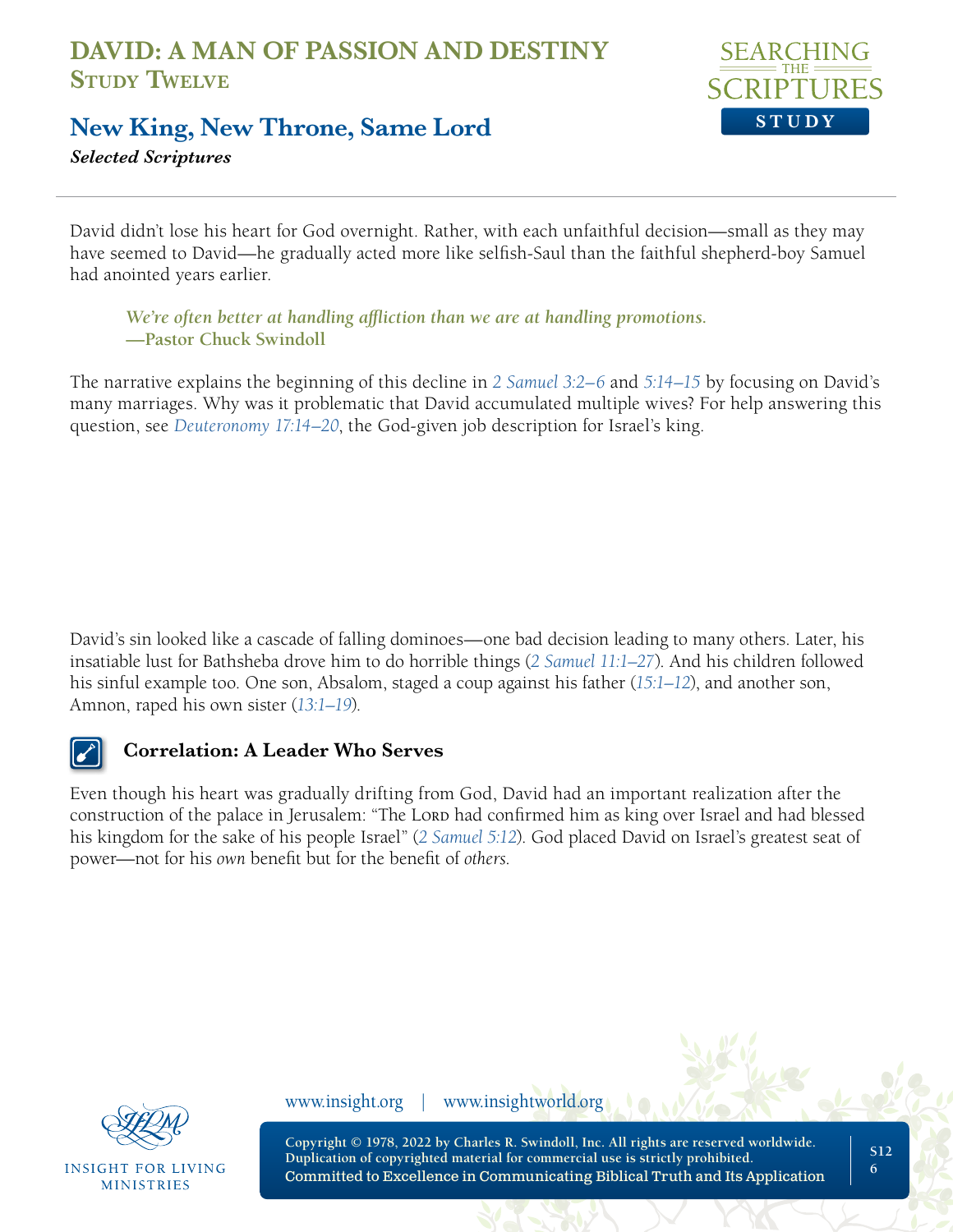

### **New King, New Throne, Same Lord**

*Selected Scriptures* 

When He predicted His own death in *[Matthew 20:17–28](https://www.biblegateway.com/passage/?search=Matthew+20%3A17%E2%80%9328&version=NLT;NASB1995)*, King Jesus warned His disciples about adopting self-serving attitudes. According to Jesus in *[20:25](https://www.biblegateway.com/passage/?search=Matthew+20%3A25&version=NLT;NASB1995)*, how do the rulers of the world use their power and authority?

How are citizens of the kingdom of heaven to act *differently* than the rulers of the world, according to *[20:26–28](https://www.biblegateway.com/passage/?search=Matthew+20%3A26%E2%80%9328&version=NLT;NASB1995)*? Who modeled this behavior perfectly? How?

In what ways did David act more like a worldly ruler rather than a true follower of God?

As David increased his fame, wealth, and power, he didn't use these gifts to serve God and Israel. He used them for his own glory. While few today have the kind of influence David had, many will face the same temptations David did.



**INSIGHT FOR LIVING MINISTRIES** 

www.insight.org | www.insightworld.org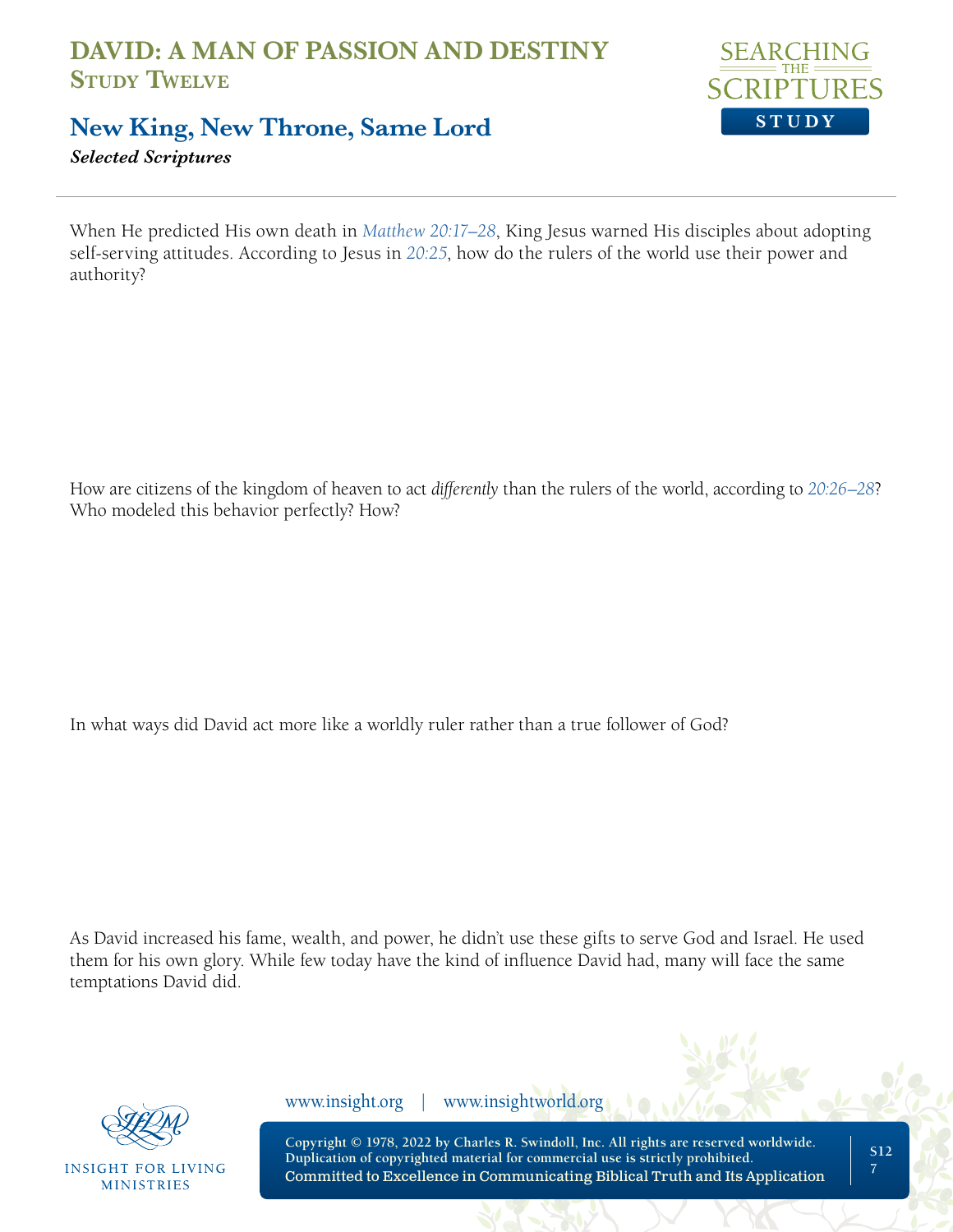

#### **New King, New Throne, Same Lord**

*Selected Scriptures* 



#### **Application: Preventing Decline before It Begins**

At different points in David's decline, he fell prey to four particularly insidious temptations: silver, sloth, sex, and self. Which of these four temptations do you tend toward? How have you been able to resist its attacks in the past?

To help you fight these temptations, Pastor Chuck Swindoll offers two timeless principles for you to remember and act upon.

First, *no personal pursuit is more important than cultivating godliness in your family.* Yes, David built a kingdom. But he neglected to build a godly family. Which is more important? What practical steps can you take today to cultivate godliness in your own family?



**INSIGHT FOR LIVING MINISTRIES** 

www.insight.org | www.insightworld.org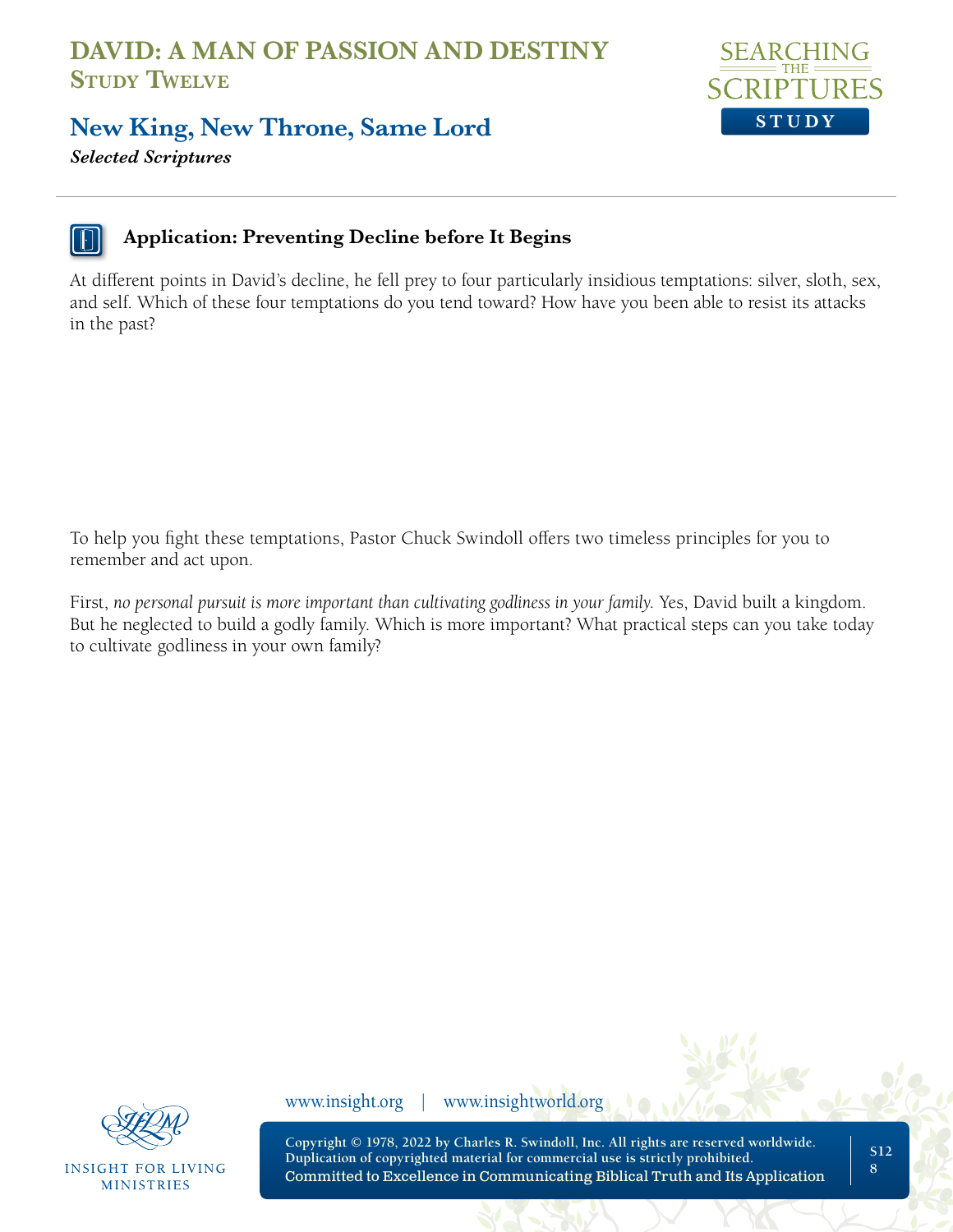

### **New King, New Throne, Same Lord**

*Selected Scriptures* 

Second, *no character trait needs more attention than genuine integrity.* A small slip in David's integrity created a landslide of sin that trapped David far from God for years. You may feel like David, caught in a cycle of sin. But God always provides His children with a way out (*[1 Corinthians 10:13](https://www.biblegateway.com/passage/?search=1+Corinthians+10%3A13&version=NLT;NASB1995)*). In the space below, write a prayer of confession and repentance.

Sadly, David's spiritual fall was a long, drawn-out process, and the sins he committed grew gradually more egregious. David's example is a warning that a small slip in integrity can lead anyone down a wrong path away from God. *Take heed!*



# **A FINAL PRAYER**

*Father, thank You for holding fast to me even when I feel my heart drifting from You. I ask You to produce in me godly integrity so I might lead a life of faithful service to You. I pray these things in Jesus' faithful name. Amen.*

ENDNOTE

1. To learn about Pastor Chuck Swindoll's *Searching the Scriptures* method of Bible study, go to the web page, "*[How to Study the Bible for Yourself](https://sts.insight.org/)*."



INSIGHT FOR LIVING **MINISTRIES** 

www.insight.org | www.insightworld.org